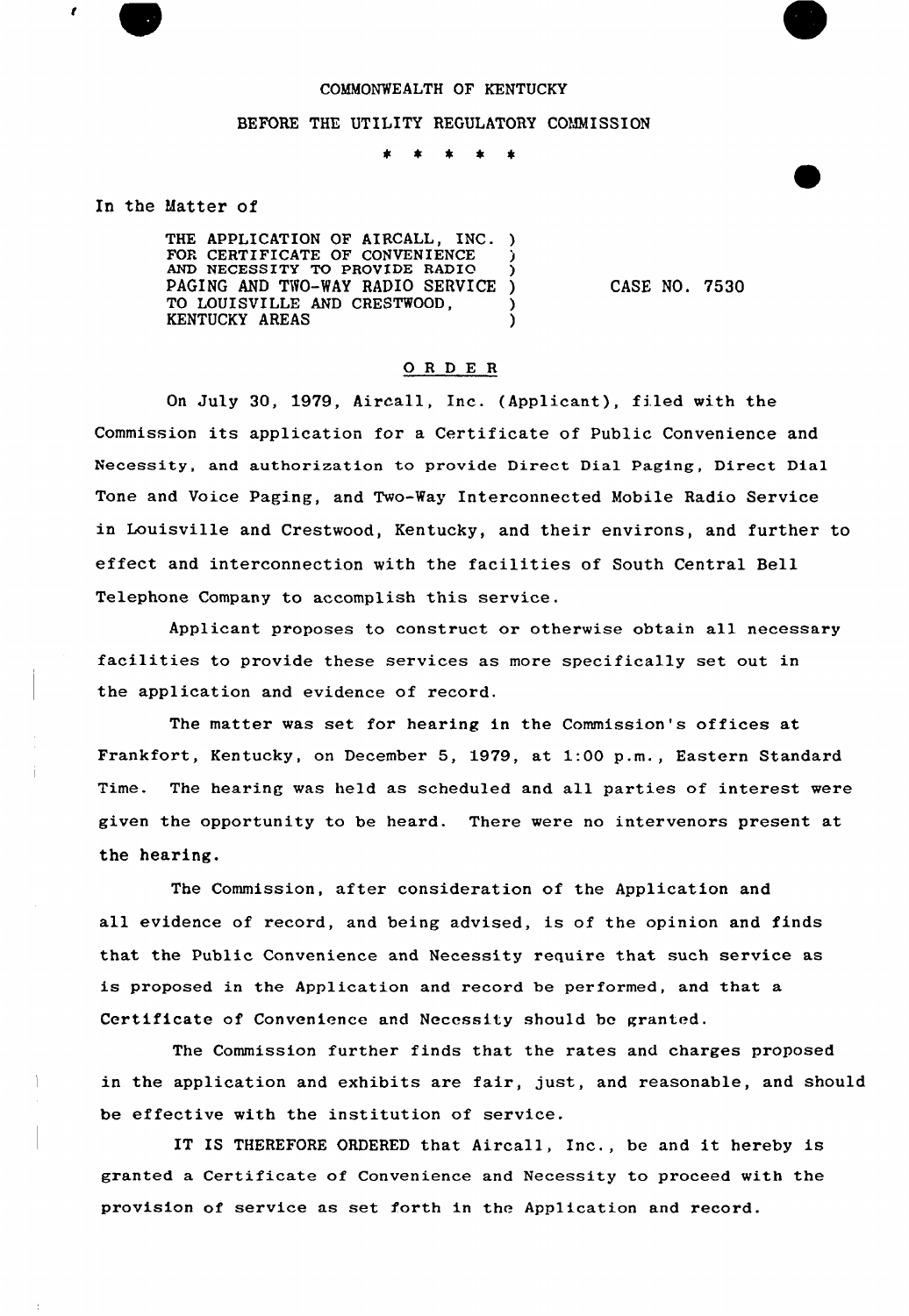IT IS FURTHER ORDERED that Aircall, Inc., shall file with the Commission, at least thirty (30) days prior to the initiation of such service, its tariff setting forth its rules, regulations, and rates in the manner prescribed by the Regulations of the Commission.

IT IS FURTHER ORDERED that Aircall, Inc. shall file with the Commission, as soon as it is available, <sup>a</sup> copy of its contour map showing its proposed Reliable Service Area, as required in the Application for station license to the Federal Communications Commission.

IT IS FURTHER ORDERED that the rates and charges shown on Appendix "A", attached hereto and made a part hereof, be and they hereby are approved effective with the institution of the service approved herein.

Done at Frankfort, Kentucky, this 24th day of January, 1980.

UTILITY REGULATORY COMMISSION

Vice Chairma

may<br>Commissioner

#### ATTEST:

**Secretary**